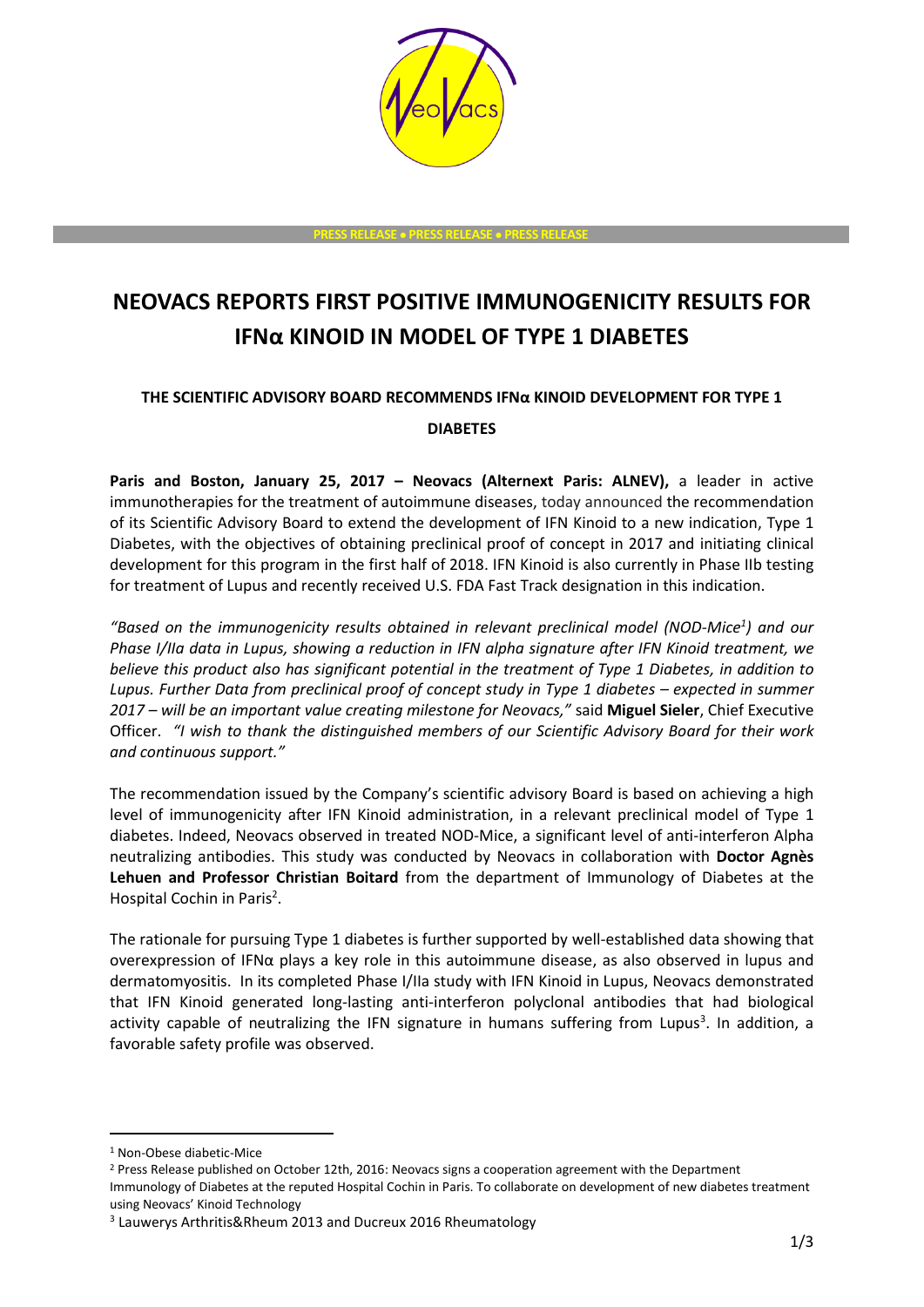## Neovacs' Scientific Advisor Board was composed of world-renowned immunologists and diabetes experts:

- **Prof. Jacques Banchereau**, **Chairman of the Scientific Advisory Board of Neovacs**, Director of Immunological Science at the Jackson Laboratory for Genomic Medicine, Farmington, Conn. USA
- **Prof. Christian Boitard**, MD, PUPH, Immunology of diabetes Institute Cochin- University Paris Descartes Paris
- **Prof. Michael Clare-Salzler**, MD Professor and Chair of the department of pathology, University of Florida, Gainesville, FL
- **Prof. Kevan Herold**, MD Professor of immunology and internal medicine, Yale University, New Haven, CT
- **Dr. Agnes Lehuen**, Director of research, CNRS, Immunology of diabetes Institute Cochin-University Paris Descartes Paris
- **Prof. Virginia Pascual**, MD Director, Center for Inflammation and genomics, Baylor Institute for Immunology Research Dallas, Texas

The data obtained with IFN Kinoid in preclinical and clinical studies in Lupus conducted by Neovacs, will also be used for clinical development in Type 1 diabetes. No additional toxicity study will be needed before initiating a clinical trial, thus accelerating the development timeline for this indication.

#### **About Type 1 Diabetes**

Type 1 Diabetes is an autoimmune disease which is foreseen to affect 25 million people in the world by the year 2020 with growing incidence worldwide (+3%pa). *Source WHO*. This disease may cause severe and even life threatening complications and has no curative treatment. Patients have to monitor their glycaemia throughout the day and are treated with multiple insulin injections over their lifetime.

#### **About Neovacs Technology**

Neovacs targets pathologies associated with an overproduction of endogenous cytokines. This technology is based on active immunotherapy to generate an immune response through the administration of an immunogenic complex involving the target cytokine to a carrier protein. The intramuscular injection of this Kinoid induces an immune response and stimulates the production of polyclonal antibodies against the target cytokines. It is thus possible to block cytokine overproduction and its pharmacological effects. Several autoimmune and inflammatory diseases (Type 1 diabetes, systemic lupus erythematosus, psoriasis, etc.) are characterized by a disorder of cytokines that are found produced in excess (ex: IFNα). This overproduction will promote inflammation and dysregulation of the immune system.

#### **About Neovacs**

Listed on Alternext Paris since 2010, Neovacs is today a leading biotechnology company focused on an active immunotherapy technology platform (Kinoids) with applications in autoimmune and/or inflammatory diseases. On the basis of the company's proprietary technology for inducing a polyclonal immune response (covered by five patent families that potentially run until 2032) Neovacs is focusing its clinical development efforts on IFNα-Kinoid, an immunotherapy being developed for the indication of lupus, dermatomyositis and also in preclinical trial for Type 1 diabetes. Neovacs is also conducting preclinical development works on other therapeutic vaccines in the fields of auto-immune diseases, oncology and allergies. The goal of the Kinoid approach is to enable patients to have access to safe treatments with efficacy that is sustained in these life-long diseases. [www.neovacs.fr](http://www.neovacs.fr/)

#### **Contacts NEOVACS – Corporate Communication & Investor Relations Charlène Masson**